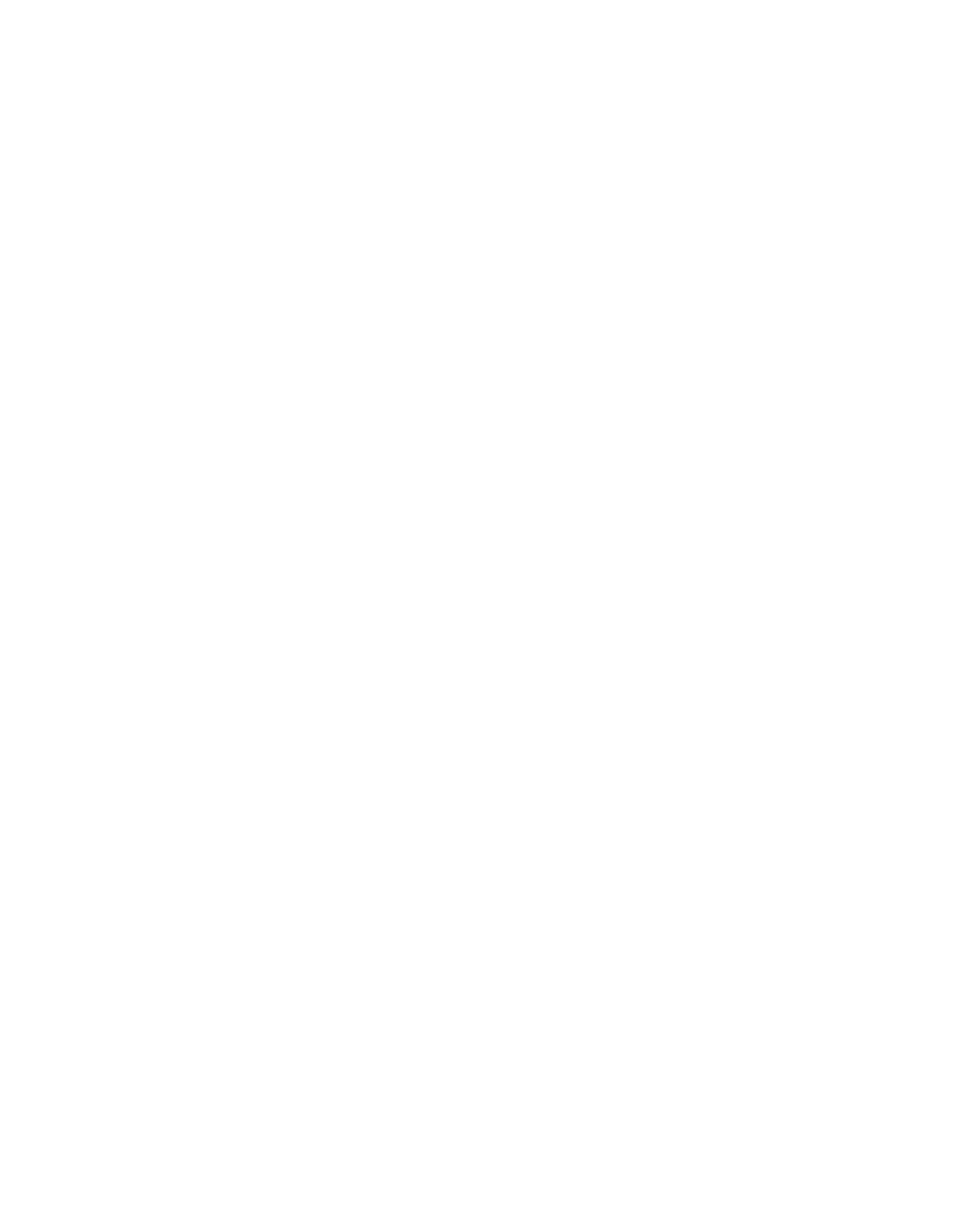# **ARTICLE II Standards of Conduct**

1. No member, director, officer or employee of the Agency should accept other employment which will impair their independence of judgment in the exercise of their official duties.

2. No member, director, officer or employee of the Agency should accept employment or engage in any business or professional activity which will require them to disclose confidential information which they have gained by reason of their official position or authority.

3. No member, director, officer or employee of the Agency should disclose confidential information acquired by them in the course of their official duties nor use such information to further their personal interests.

4. No member, director, officer or employee of the Agency should use or attempt to use their official position to secure unwarranted privileges or exemptions for themselves or others; provided, however, nothing herein shall prohibit any business or enterprise in which such member, director, officer or employee may have a financial interest from obtaining financial assistance provided that the Prohibited Conflicts of Interest provisions of Article V herein are not violated.

5. No member, director, officer or employee of the Agency should engage in any transaction as representative or agent of the Agency with any business entity in which they have a direct or indirect financial interest that might reasonably tend to conflict with the proper discharge of their official duties; provided, however, nothing herein shall prohibit any business or enterprise in which such member, director, officer or employee may have a financial interest from obtaining financial assistance provided that the Prohibited Conflicts of Interest provisions of Article V herein are not violated.

6. No member, director, officer or employee of the Agency should by their conduct give reasonable basis for the impression that any person can improperly influence them or unduly enjoy their favor in the performance of their official duties, or that they are affected by the kinship, rank, position or influence of any party or person.

7. Each member, director, officer and employee of the Agency should abstain from making personal investments in enterprises which they have reason to believe may be directly involved in decisions to be made by them or which will otherwise create substantial conflict between their duty in the public interest and their private interest; provided, however, nothing herein shall prohibit any business or enterprise in which such member, director, officer or employee may have a financial interest from obtaining financial assistance provided that the Prohibited Conflicts of Interest provisions of Article V herein are not violated.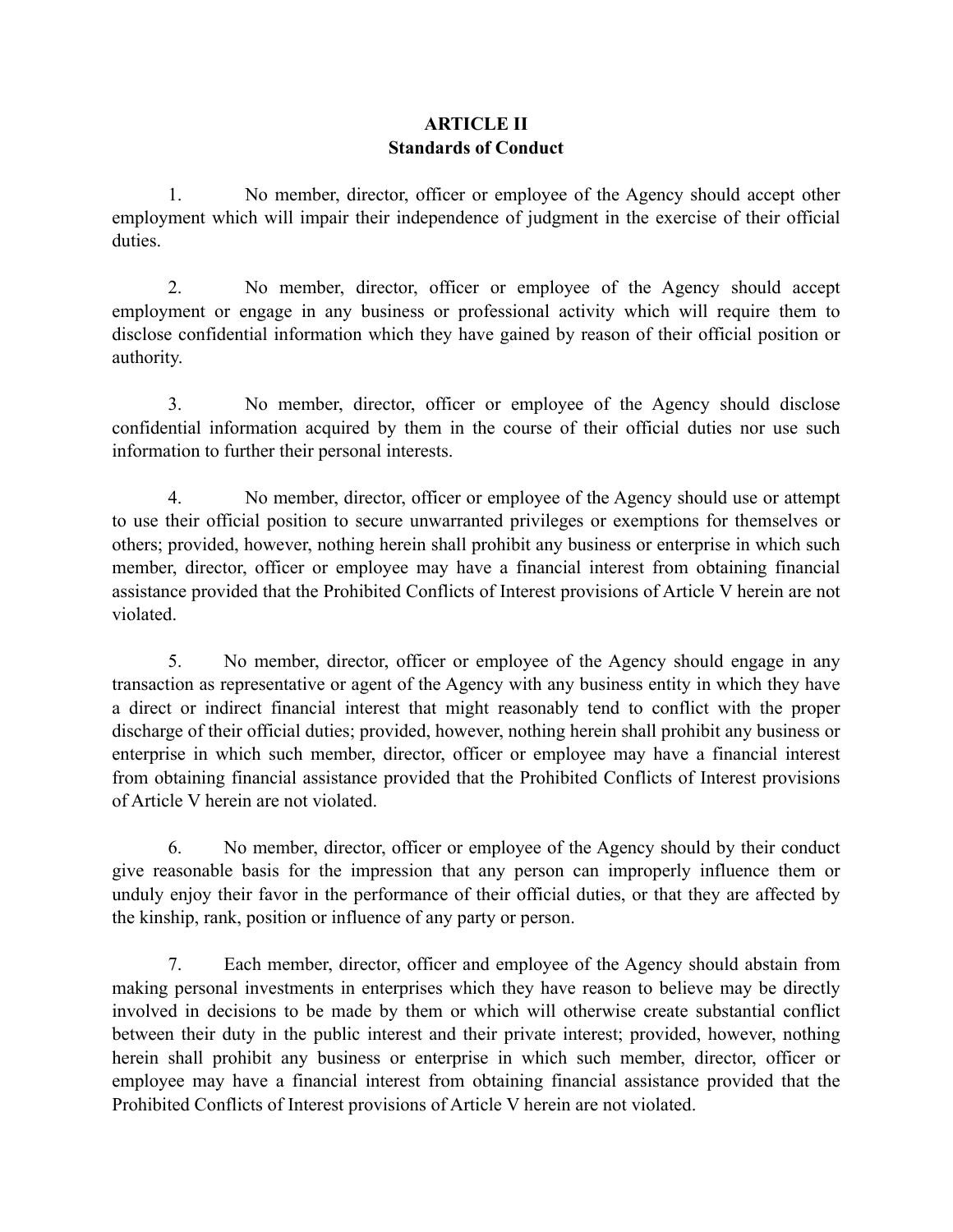8. Each member, director, officer or employee of the Agency should endeavor to pursue a course of conduct which will not raise suspicion among the public that they are likely to be engaged in acts that are in violation of his or her trust.

Notwithstanding anything contained in this Article II to the contrary, nothing shall prohibit any member, director, officer or employee of the Agency from acquiring property adjacent to or otherwise proximate to the lands in which the Agency has an interest, provided that such acquisition is not based upon the use of confidential information obtained by such member, director, officer or employee of the Agency in his capacity with the Agency as determined by such member, director, officer or employee after consultation with the Ethics Officer and counsel to the Agency.

### **ARTICLE III Gifts**

Pursuant to and in accordance with Section 805-a of the General Municipal Law, no member, director, officer or employee of the Agency shall directly or indirectly, solicit any gift, or accept or receive any gift having a value of seventy-five dollars or more under circumstances in which it could reasonably be inferred that the gift was intended to influence such individual, or could reasonably be expected to influence such individual, in the performance of the individual's official duties or was intended as a reward for any official action on the individual's part. Inferences that gifts having a value of less than seventy-five dollars can influence or reward members, directors, officers or employees of the Agency is deemed to be unreasonable.

## **ARTICLE IV Procedures for Disclosing a Conflict of Interest**

Except for Prohibited Conflicts of Interest as set forth in Article V below, all members, directors, officers or employees of the Agency shall adhere to the following procedures:

1. All members, directors, officers and employees shall examine their specific facts and circumstances giving rise to the question of a conflict in order to determine:

- (i) whether such member, director, officer or employee can personally benefit from the actions or decisions made in their official capacity (i.e. Actual Conflict); or
- (ii) whether a member, director, officer or employee is influenced to act in a manner that does not represent the best interests of the Agency (i.e. Actual Conflict); or
- (iii) whether a reasonable person would conclude that such member, director, officer or employee may have a conflict (i.e. Perceived Conflict). In determining whether a reasonable person would conclude that there is a conflict, such member,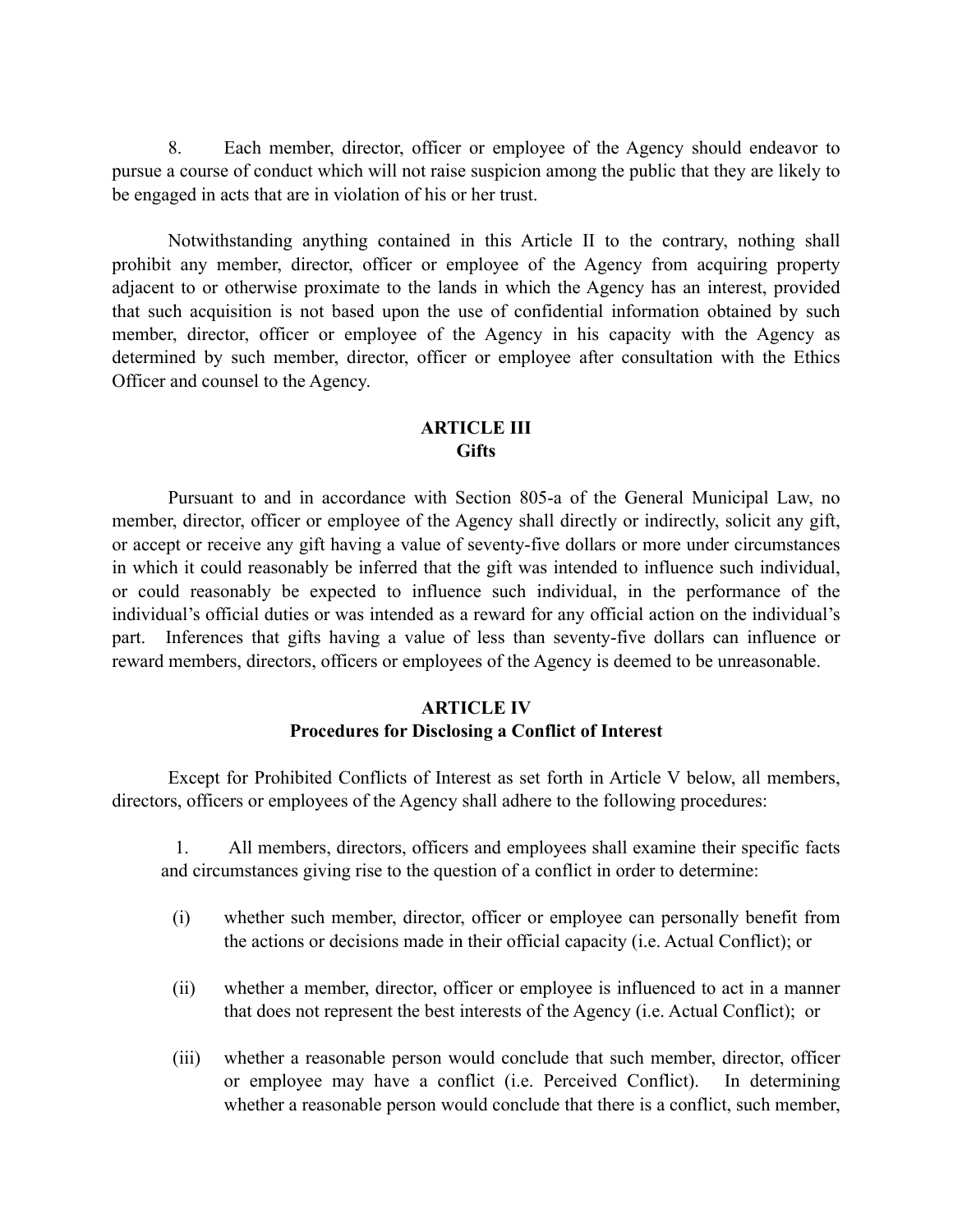director, officer or employee must assess the materiality within the context of the specific facts and circumstances. Provided that the event giving rise to the question of a conflict is material within the context of the specific facts and circumstances, then it would be reasonable for a person to conclude that there may be a conflict.

2. All Actual and Perceived conflicts of interest shall be disclosed in writing to the Ethics Officer as soon as practicable after learning of the Actual or Perceived conflict of interest. The written disclosure must (i) identify the matter before the Agency, (ii) identify the Standard of Conduct in question and (iii) contain sufficient facts and circumstances in order to accurately convey the extent of the member's, director's, officer's or employee's interest in such matter. In addition, in the event a member of the board of directors of the Agency has a conflict, he or she shall verbally disclose the conflict during a public session of a board meeting at which the matter creating the conflict appears on the agenda. Such verbal disclosure shall be recorded in the minutes of the meeting and be made part of the public record.

3. The member, director, officer or employee with the conflict of interest shall recuse themselves and refrain from participating in all discussions or decisions on the matter creating the conflict. In addition, in the event a member of the board of directors of the Agency has a conflict, he or she shall, in addition to the foregoing, abstain from voting on such matter creating the conflict.

4. The member, director, officer or employee with the conflict of interest shall refrain from directly or indirectly attempting to influence the discussions, decisions, deliberations or vote on the matter giving rise to such conflict.

## **ARTICLE V Prohibited Conflicts**

General Municipal Law ("GML") Article 18 regulates financial conflicts of interest of members, directors, officers and employees of the Agency. Therefore, notwithstanding any other provision contained in this Policy, financial conflicts of interest shall be governed solely by this Article V.

Prohibition: No member, director, officer or employee shall have a direct or indirect financial interest in a contract with the Agency where such member, director, officer or employee has some form of control over the contract ("Prohibited Interest").

No Cure: Disclosure, recusal, and abstention will not cure a Prohibited Interest. In order to avoid a violation of a "Prohibited Interest" the contract may not be acted upon or the member, director, officer or employee would have to resign.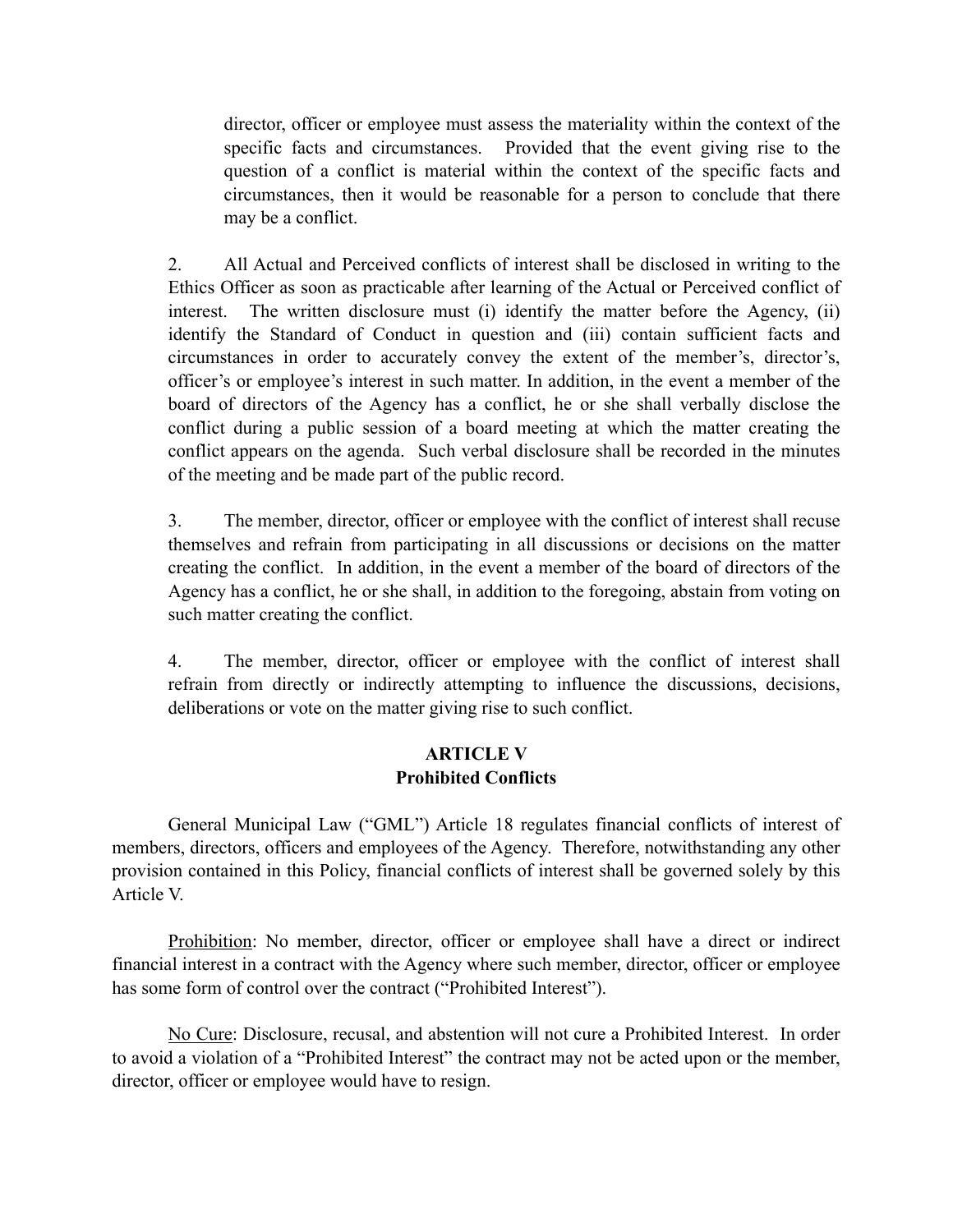Violations: Any member, director, officer or employee who is determined to have "willfully and knowingly" violated the Prohibited Interest provisions of Article 18 of the GML may be found guilty of a misdemeanor. In addition, the contract, if willfully entered into, may be determined "null, void and wholly unenforceable"

Exceptions: Article 18 of the GML provides fifteen exceptions to the Prohibited Interest provision. One of the more commonly claimed exceptions comes into play when the member, director, officer or employees ("officials") interest in the contract is prohibited solely by reason of the official's employment with the entity that has the contract with the Agency. This exception applies provided: (a) the official's compensation from the private employer is not contingent upon the contract between the employer and the Agency and (b) the official's duties for the private employer do not directly involve the procurement, preparation or performance of any part of the contract. [Note: This exception does not cover an Agency official who is a director, partner, member, or shareholder of the private employer]. The second most commonly claimed exception is where the official has an interest in a contract that was entered into with the Agency prior to the time the official was elected or appointed as such member, director, officer or employee of the Agency. Provided, however, this exception does not authorize the renewal of any such contract.

Disclosure of Exception: Disclosure of Interest that falls within one of the Exceptions: The official is required to publicly disclose the nature and extent of his or her prospective, existing or subsequently acquired interest in any actual or proposed contract. The disclosure must be made in writing and must be placed, in its entirety, in the official record. The official must recuse him or herself from participating in any discussion or action on the contract.

Notification of Potential Conflict due to a Financial Interest: Every member, director, officer or employee shall immediately notify the Agency's Ethics Officer of any potential conflict of interest due to a direct or indirect financial interest in any matter coming before the Agency where such member, director, officer or employee has the power or duty to negotiate, prepare, authorize or approve the matter before the Agency. The Ethics Officer shall review the potential financial conflict of interest pursuant to the provisions of Article 18 of the GML in consultation with Agency counsel.

#### **ARTICLE VI Penalties**

Any employee that fails to comply with this Policy may be subject to termination. In addition, any member, director, officer or employee that fails to comply with this Policy may be penalized in a manner provided for in law.

# **ARTICLE VII Ethics Officer**